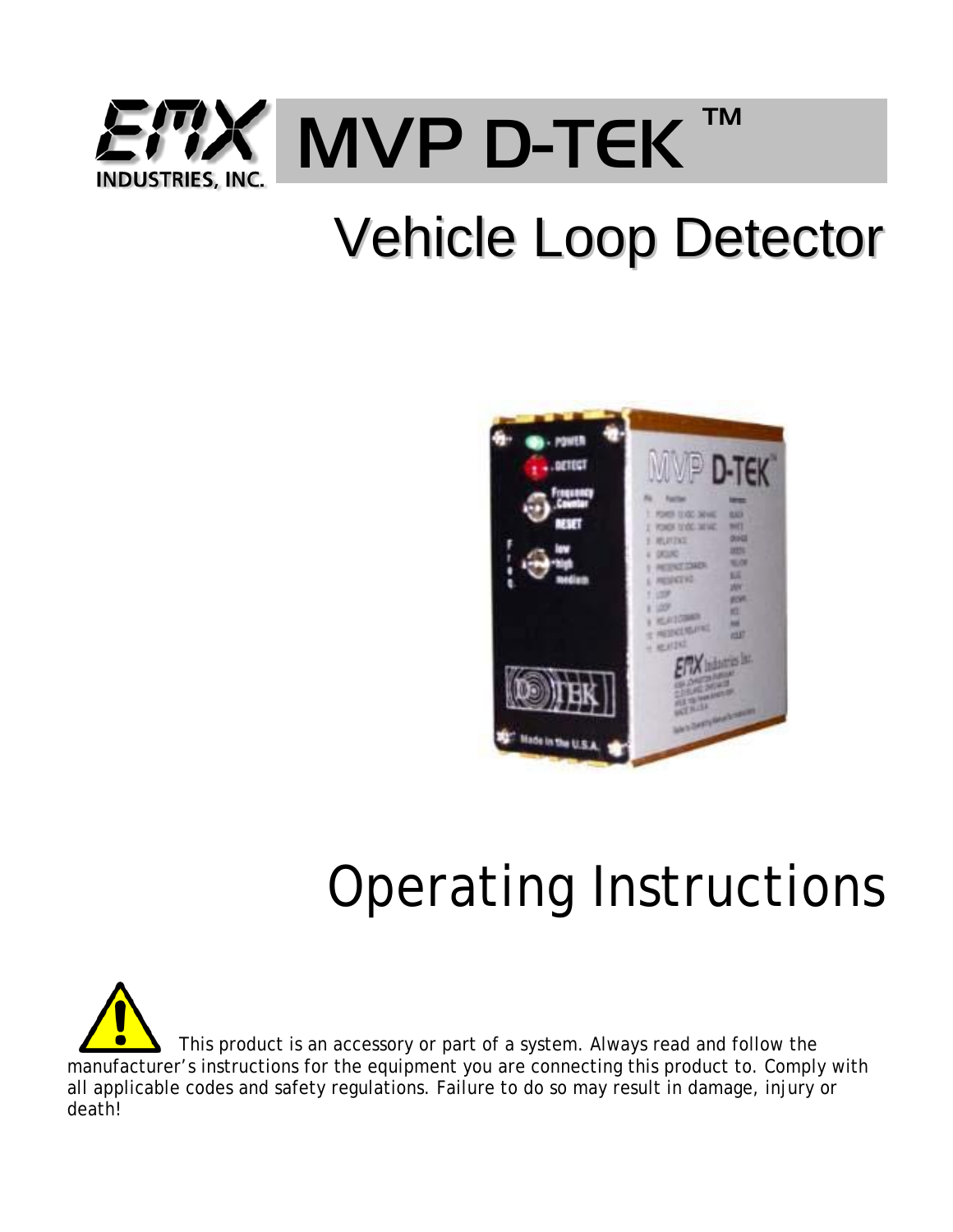#### **Product Overview**

The MVP D-TEK<sup>TM</sup> Vehicle Loop Detector allows for detection of metallic objects entering into the field formed around the detection loop. We have designed the MVP D-TEK with the following objectives in mind:

- 1. Compact package to allow easy installation into small operator housings.
- 2. All controls are accessible from the outside for easy installation and operation.
- 3. Integral loop conditioner is provided, to enable detector operation with marginal loops.
- 4. Provide all features and controls necessary for a variety of applications.
- 5. Use metal housing for maximum durability and RF resistance.
- 6. Provide maximum surge protection on all inputs and outputs of the detector.

We took extra care to achieve and exceed these objectives. For example the controls are divided into two groups. The group on the front of the detector is for basic operation and the group on the back of the detector is for advanced settings. This way the more advanced settings are not visible to the casual user.

The D-TEK is made from aircraft quality anodized aluminum and all switches have gold plated contacts that are sealed for protection. The circuit is protected by an advanced thermal resettable fuse, snubbing circuitry on the relay contacts, Metal Oxide Varistor on the power input and triple protection on the loop input.

The D-TEK features are extensive and include full loop diagnostic with frequency counter, 10 sensitivity settings, delay and extend features, :fail safe and "fail secure" operation, automatic sensitivity boost, pulse or two presence relay operation and more.

| <b>Technical Specifications</b> |                                                                                      |  |  |
|---------------------------------|--------------------------------------------------------------------------------------|--|--|
| Power Supply                    | 12 Volt DC - 220 Volt AC self adjusting                                              |  |  |
| Power Supply Tolerance          | $+/-$ 20% of power rating                                                            |  |  |
| <b>Current Draw</b>             | 19.2 mA maximum                                                                      |  |  |
| <b>Housing Material</b>         | Extruded Anodized Aluminum                                                           |  |  |
|                                 | H=3.25" (83mm), W=2.56" (40mm) D=3.65" (90mm)                                        |  |  |
| Relay Type                      | $(2)$ DPST 1A $@$ 30VDC                                                              |  |  |
| Temperature Range               | -40 to 180 Degrees Fahrenheit                                                        |  |  |
| Connector                       | 11 Pin Octal compatible with DIN rail mount socket or wire harness                   |  |  |
| Loop Inductance Range           | 20 to 2000 micro henries with "Q" factor of 5 or higher                              |  |  |
| Loop Input                      | Transformer Isolated                                                                 |  |  |
| Power On Indicator              | Green T-1 LED                                                                        |  |  |
| Detect Indicator                | Red T-1 <sup>3</sup> / <sub>4</sub> LED                                              |  |  |
| Surge Protection                | MOV, Neon and Silicon Protection Devices                                             |  |  |
| Tuning                          | Detector automatically tunes to the loop after power application or reset            |  |  |
| Tracking                        | Detector automatically tracks and compensates for environmental changes              |  |  |
| <b>Environmental Protection</b> | Circuit board is conformal coated to resist moisture                                 |  |  |
| <b>Frequency Counter</b>        | Counts Loop frequency, each blink represents 10KHz.                                  |  |  |
|                                 | Counts between 3 to 13 blinks confirm that the detector is tuned to the loop.        |  |  |
| Power Indicator                 | Solid lighted green LED indicates power                                              |  |  |
| Loop Failure Indicator          | Slow blinking green LED indicates loop failure                                       |  |  |
| Loop Failure Memory             | Fast consecutive green blinking LED indicates past loop problem that healed          |  |  |
| Detect Indicator                | Solid lighted red LED indicates detection                                            |  |  |
| <b>Extend Indicator</b>         | Blinking red LED after vehicle leaves the loop indicates time extend                 |  |  |
| 4 minute limit                  | Blinking red LED during vehicle detection indicates that 4 minute limit has expired. |  |  |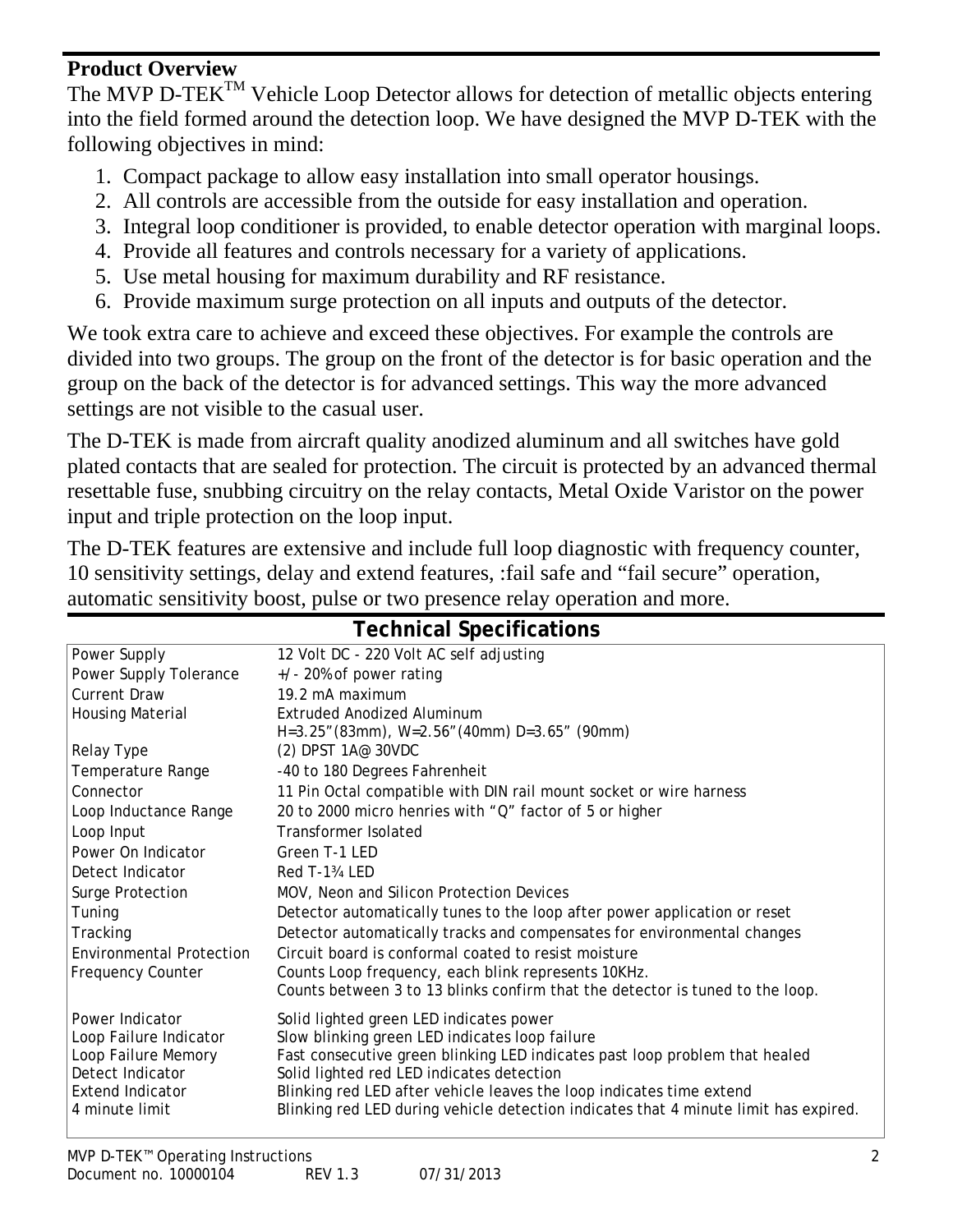## **Controls, Indicators and Connections**





86CP11 PIN CONNECTOR

ORANGE

RED

VIOLET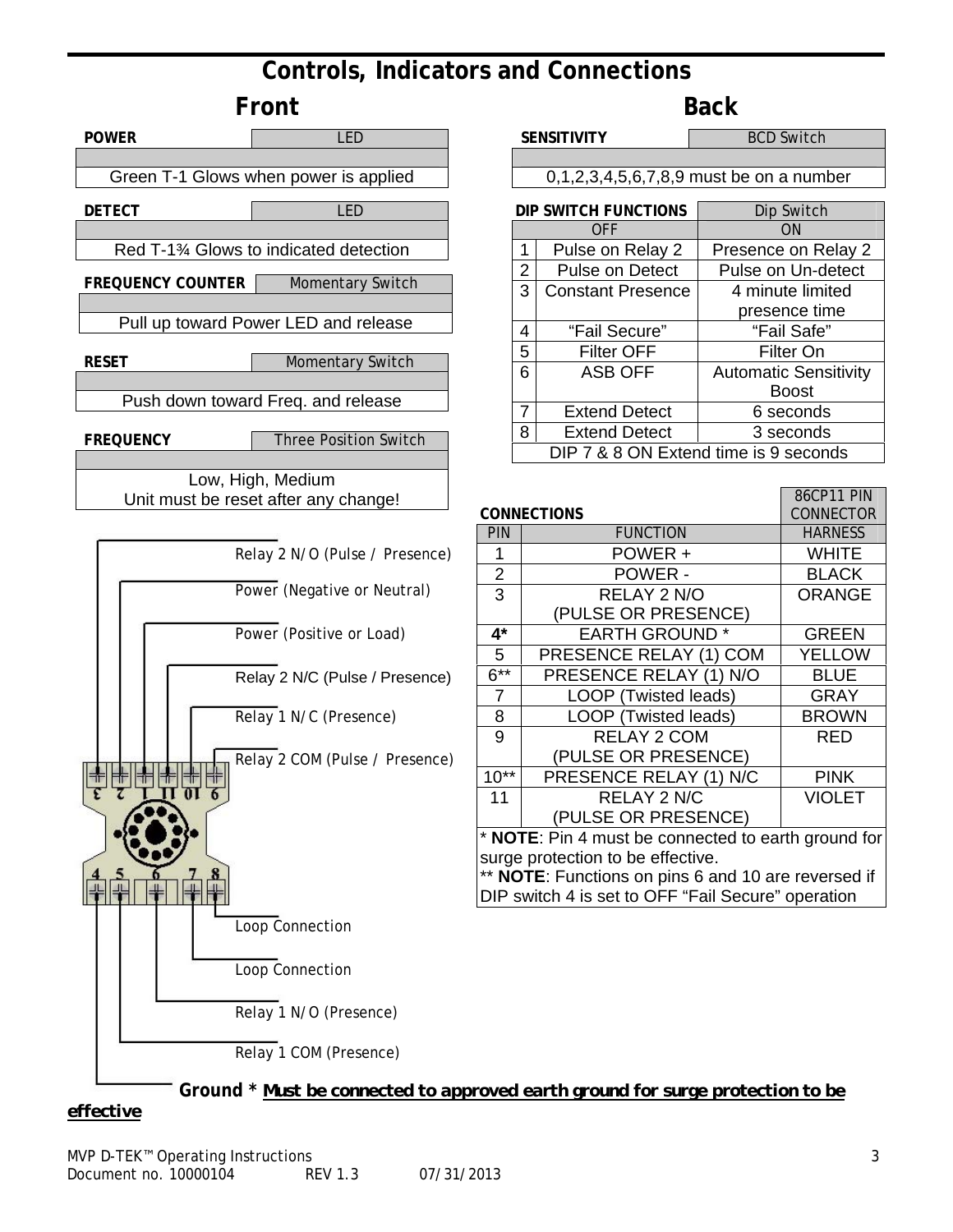## **Installation**

- 1. Connect the D-TEK to appropriate power supply as marked on the label of the detector on pins 1 and 2 according to the connection chart on page 3 of this manual.
- 2. Connect the loop wires to pins 7 & 8 (Brown and Gray wires in harness) The D-TEK must be connected to a loop meeting the appropriate requirement listed on page 2.
- 3. Connect the desired relay outputs to the operator control board inputs. Relay 1 is a "Constant Presence" and Relay 2 is "Pulse" or "Constant Presence".
- 4. Adjust sensitivity to desired level to assure detection of all vehicle traffic. Factory set is normally 3 or 4.
- 5. Pin 4 (GREEN WIRE) must be connected to earth ground for effective surge protection.
- 6. Do not install the loop wire near or parallel to:
	- a. Low voltage lighting.
	- b. Telephone lines.
	- c. Underground power lines.
	- d. Electrical pavement heaters.
	- e. Cell phone towers or radio communication systems.
	- f. Overhead power lines.
	- g. Transformers.
- 7. To install the loop into new concrete with re-bar or wire mesh we recommend that the loops be installed at least 1 inch above the re-bar.
- 8. When installing in saw cut we recommend the use of backer rod and a good grade sealant for the type of surface.

## **Operational settings explained**

- 1. **Reset Switch** when this toggle switch is momentarily pressed down toward the "Frequency Switch" and released will cause the D-TEK to reboot.
- 2. **Frequency Switch** this 3-position toggle switch is used to change the loop operation frequency to High/Medium or Low. This helps to prevent cross talk with adjacent loops and possible interference from other sources in the same operational frequency. Note: When the frequency is changed the D-TEK must be re-set.
- 3. **Frequency Counter** when this toggle switch is momentarily pushed up toward the power and detect LEDs will cause the detector to blink the red "Detect" LED. Each blink of the LED indicates a frequency multiple of 10 KHz. (example 5 blinks = 50 KHz.) Counts from 3 to 13 confirm that the detector has tuned to the loop.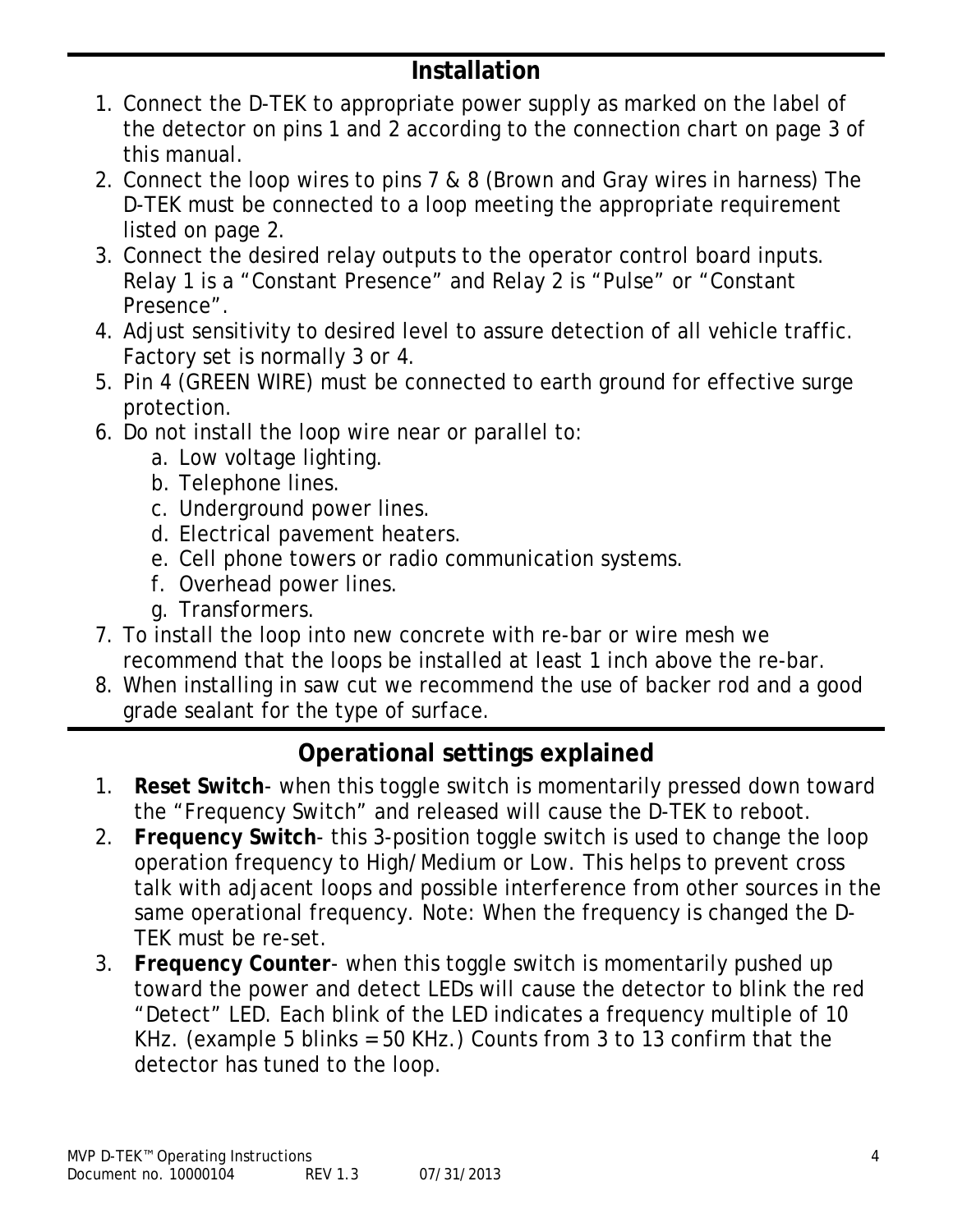- 4. **Sensitivity** this rotary switch controls the detector sensitivity. During normal operation the sensitivity setting is 3 or 4. Note: the higher the sensitivity the more prone the detector will be to interference. To increase detection height without increasing the detector sensitivity settings, increase the size of the loop. Detection height is roughly 70% of the shortest side of the loop. (example 4 x 8 loop = approximately 33 inch detection height and a 6 x 8 loop = approximately 50 inch detection height.)
- 5. **ASB** Automatic Sensitivity Boost is activated by DIP switch 6 on the back of the detector. This allows the detector to be set at a "standby" sensitivity and when detection occurs sets the sensitivity to maximum until the unit un-detects. This allows for the use on high bed vehicles that might otherwise un-detect while still in the loop.
- 6. **Pulse/Presence relay 2** this feature is controlled by DIP switch 2 on the back of the detector and allows relay 2 to act in the pulse mode or as a second presence mode relay mimicking relay 1.
- 7. **Pulse Detect/Un-detect** this feature is controlled by DIP switch 2 on the back of the detector. Allows for activation on entering into the loop or exiting from the loop.
- 8. **Constant Presence / 4 minute limit** this feature is controlled by DIP switch 3 on the back of the detector and allows for the detector to hold the activation for as long as any vehicle is in the detection loop or to allow the relay to de-activate after 4 minutes. **Warning!** DO NOT USE 4 minute limit unless opening is protected by a secondary safety device such as the IRB-4X.
- 9. **Fail Safe / Fail Secure** this feature is controlled by DIP switch 4 on the back of the detector. Normal factory setting is "Fail Safe" which allows the detector to hold the gate open in the event of a failure or loss of power on the detector. "Fail Secure" setting will force the detector to not change states on power loss or power up. **Warning!** This setting should not be used for safety reversing of gates, doors or barriers. **Note**: Function output on pins 6 and 10 are reversed if DIP switch 4 is turned off.
- 10. **Filter** this function is controlled by DIP switch 5 on the back of the detector. This feature inputs a momentary delay into the detection circuit to verify that a vehicle is present in the loop for a minimum time period before activation occurs.
- 11. **Extend Detect** this feature is controlled by DIP switches 7 and 8 on the back of the detector. Turning on switch 7 allows for a 6 second extension of the detection after the vehicle leaves the loop. Turning on switch 8 allows for a 3 second extension of the detection after the vehicle leaves the loop. Turning on both switches 7 and 8 allows for a 9 second extension of the detection after the vehicle leaves the loop.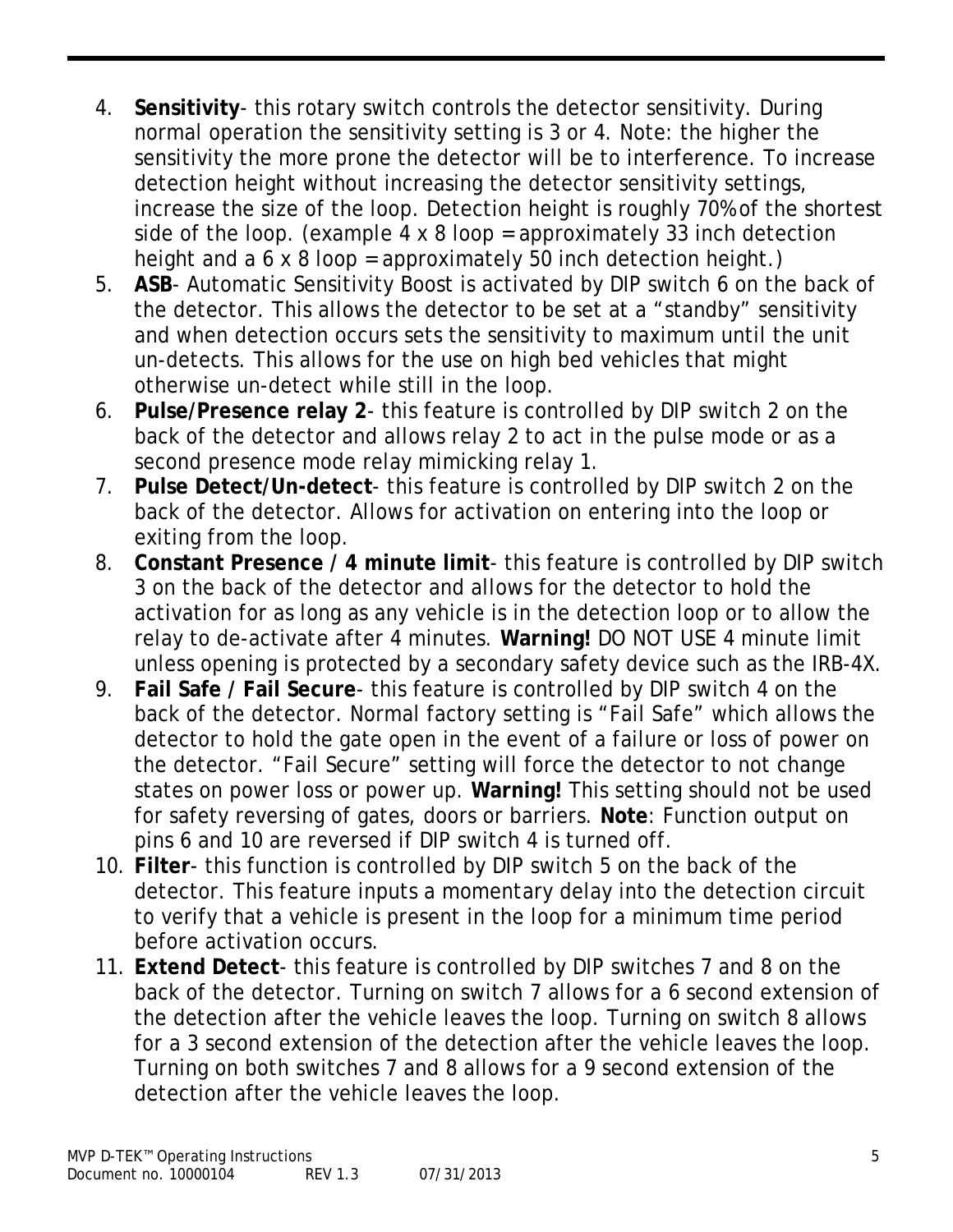# **TROUBLE SHOOTING GUIDE**

| <b>SYMPTOM</b>                                                                                | POSSIBLE CAUSE                                                                                                                                                                                            | SOLUTION                                                                                                                                                                                                                                                                                                                                                                                                                                                     |
|-----------------------------------------------------------------------------------------------|-----------------------------------------------------------------------------------------------------------------------------------------------------------------------------------------------------------|--------------------------------------------------------------------------------------------------------------------------------------------------------------------------------------------------------------------------------------------------------------------------------------------------------------------------------------------------------------------------------------------------------------------------------------------------------------|
| Green Indicator is not lit                                                                    | No input voltage                                                                                                                                                                                          | 1. Check voltage on pins 1<br>and $2$ .<br>2. Check wiring to detector.<br>3. Verify voltage used<br>matches voltage marked<br>on unit.                                                                                                                                                                                                                                                                                                                      |
| <b>Green Indicator flashes</b>                                                                | Loop wire shorted or disconnected                                                                                                                                                                         | Check loop resistance on pins<br>7 and 8, it should be less than<br>5 ohms and more than 0.5<br>ohms.                                                                                                                                                                                                                                                                                                                                                        |
| Green Indicator flashes with two<br>consecutive fast blinks                                   | Loop wire was temporarily shorted<br>or disconnected                                                                                                                                                      | Check loop resistance on pins<br>7 and 8, it should be less than<br>5 ohms and more than 0.5<br>ohms. The reading should be<br>steady.                                                                                                                                                                                                                                                                                                                       |
| Detector stays in detect mode<br>after the vehicle leaves the loop<br>and fails to un-detect. | 1. Faulty Loop.<br>2. Poorly crimped connections<br>3. Loose connections                                                                                                                                  | 1. Perform megger test<br>between loop lead and<br>ground, the reading should<br>be greater than 100 Mega<br>ohms.<br>2. Check that loop is tightly<br>connected to proper<br>terminals<br>3. Check that splices are<br>tightly soldered and sealed<br>against moisture                                                                                                                                                                                      |
| Detector detects intermittently<br>even when there is no vehicle on<br>the loop.              | 1. Faulty Loop<br>2. Poorly crimped terminals<br>3. Loose connections<br>4. Cross-talk between adjacent loop<br>detectors<br>5. Loop not securely installed to<br>prevent movement of wire in<br>pavement | 1. Perform megger test<br>between loop lead and<br>ground, the reading should<br>be greater than 100 mega<br>ohms.<br>2. Check that loop is tightly<br>connected to terminals<br>Check that splices are<br>tightly soldered and sealed<br>against moisture.<br>4. Set adjacent loops to<br>different frequencies.<br>5. Verify that loop is securely<br>installed in pavement and<br>that site is in good<br>condition preventing<br>movement of loop wires. |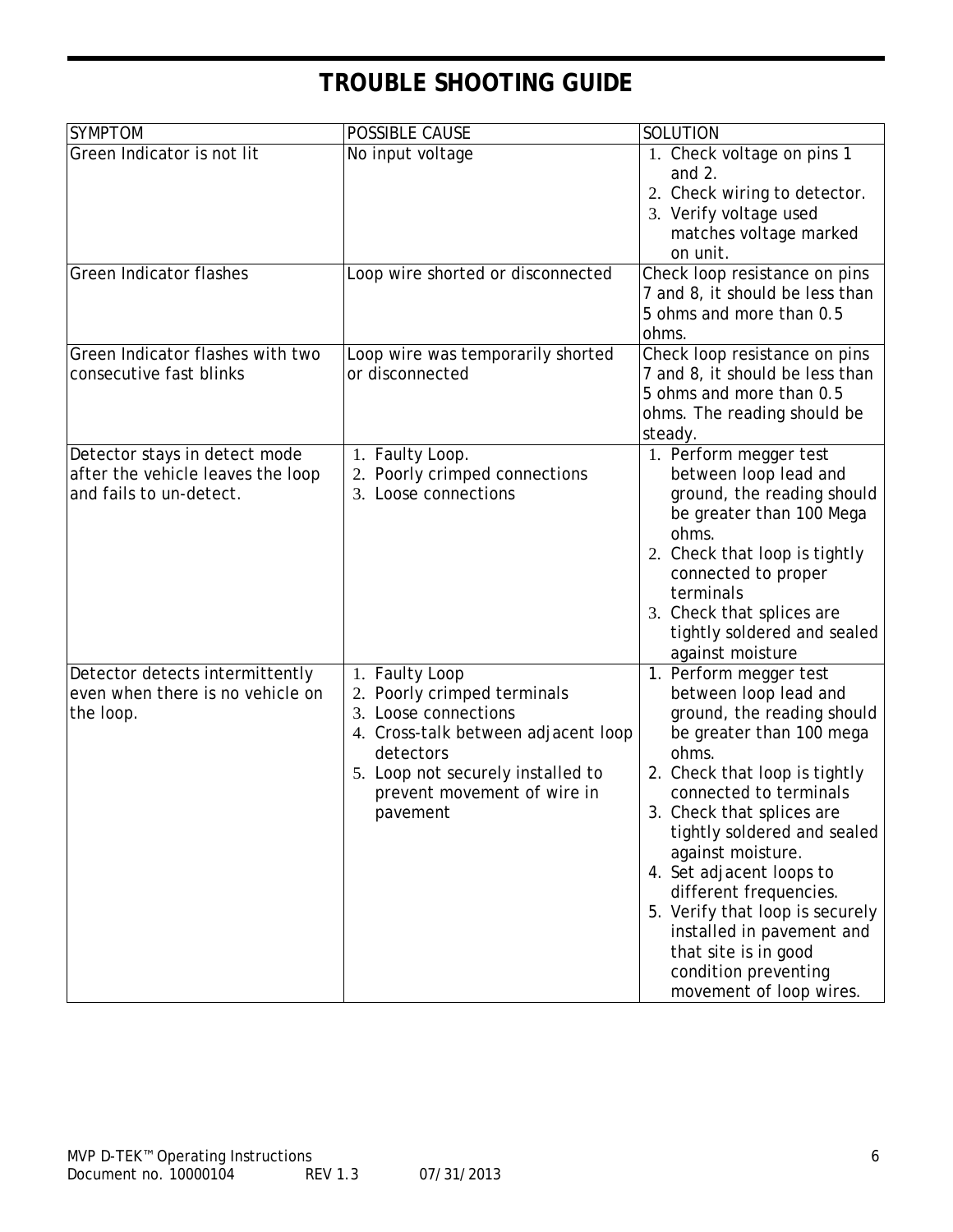## **Ordering Information**

MVP D-TEK 12 Volt DC to 220 Volt AC powered detector

### **Accessories**

- PR-XX EMX Lite-preformed loop with 50 ft. lead wire standard  $(XX = loop size example 48 = 4x8)$ <br>HAR-11 1 wire harness with 3 ft. of wire
- 11 wire harness with 3 ft. of wire
- LD-11 11 pin DIN rail socket (Gray)<br>LD-11B 11 pin DIN rail socket (Black)
- 11 pin DIN rail socket (Black)



 PR-XX with lightning protection built in

#### **Installer notes:**

Voltage installed:

DIP switches turned on:

Sensitivity setting:

Frequency setting: